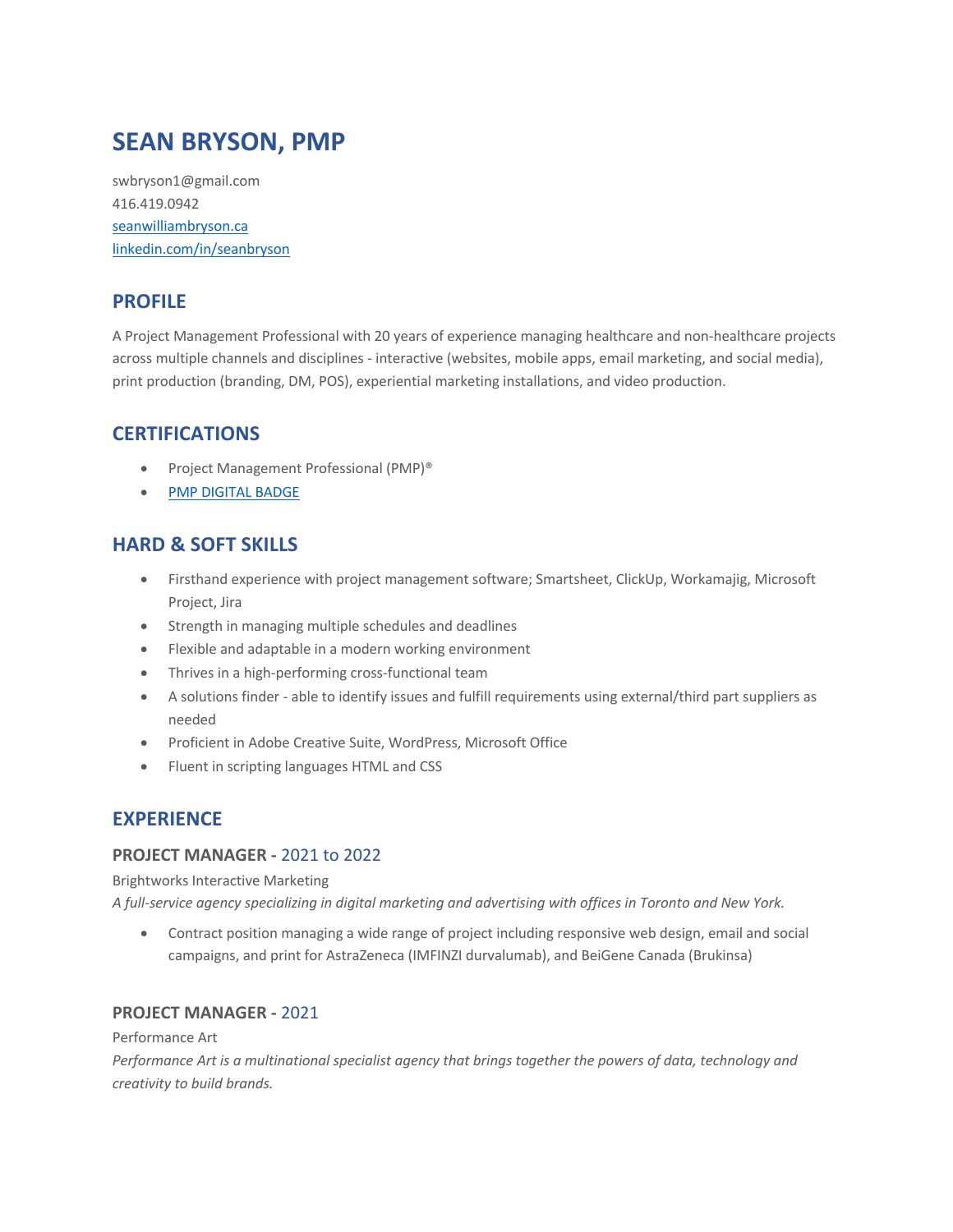- Contract position supporting US and Canadian teams for LYFT Inc., Veterans United Home Loans, and BMW Canada
- Project: Veterans United Home Loans #ThanksToVeterans Home Giveaway

#### **DIGITAL PROJECT MANAGER -** 2021

#### Cundari

*Canada's most globally awarded independent agency.* 

• Contract position supporting the execution of digital projects for Mott's Clamato Caesar, Canada Dry, and Bai Canada

#### **PROJECT MANAGER -** 2020

#### Healthwise Creative Resource Group

*Healthwise CRG is a Toronto-based full-service communications agency dedicated exclusively to healthcare.* 

- Proactively implemented company-wide digital guidelines resulting in expanded digital efficiency and increased revenue opportunities
- Spearheaded the development of digital marketing templates with cross-functional collaboration digital checklists, digital workback schedules, scorecards, project briefs
- Experience working with PAAB, the customer advisory board/pre-clearance service recognized by Health Canada for advertising directed to healthcare professionals
- Experience with cloud-based customer relationship management systems (Veeva CRM)
- Clients: AstraZeneca, Allergan, Eisai, Vista Eye Centre

#### **PROJECT MANAGER -** 2015 to 2019

Americana Music Publishing / Dept.9 Music Inc. Autumn Productions - Film Production Company Autumn VR - Virtual Reality Gaming, 360° Storytelling

- Oversaw all aspects (Developers mobile app, gaming, and web, songwriting and voice-over talent, video and commercial production, print production suppliers) - of multiple interactive and print projects for Edmonton based Americana Music Publishing and subsidiaries
- Decreased production costs by:
	- o Creating all corporate websites (front-end and back-end development, sitemaps, wireframes)
	- o Developing branding for AMP and Dept.9 Music
	- o Creating all company social media outlets including YouTube channels and Facebook ads
	- o Managing content for all company social media outlets and websites
- Provided music supervision and music placement licensing for film and television
- Project: Paranormal Activity: The Lost Soul video game
- Project: Jesus VR The Story of Christ in 360°

#### **DIGITAL PROJECT MANAGER -** 2015

Anderson DDB Health & Lifestyle

*One of Canada's leading, full-service, health and lifestyle agencies.*